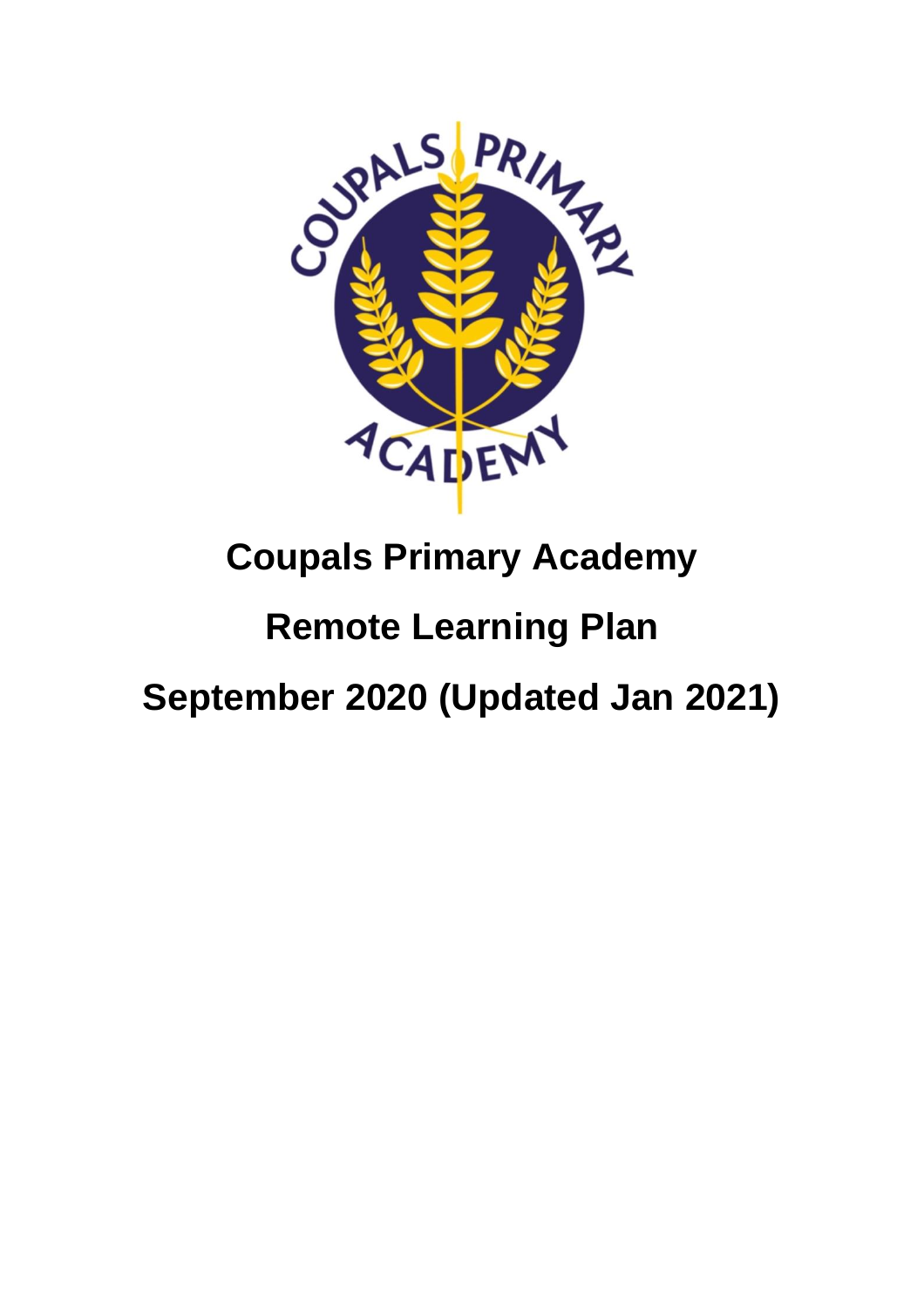## **Remote education provision: information for parents**

This information is intended to provide clarity and transparency to pupils and parents or carers about what to expect from remote education where national or local restrictions require entire cohorts (or bubbles) to remain at home.

For details of what to expect where individual pupils are self-isolating, please see the final section of this page.

### **The remote curriculum: what is taught to pupils at home**

A pupil's first day or two of being educated remotely might look different from our standard approach, while we take all necessary actions to prepare for a longer period of remote teaching.

#### **What should my child expect from immediate remote education in the first day or two of pupils being sent home or school being closed?**

Pupils will immediately be set work on our online platform – Showbie. This work will be in their 'classroom' on Showbie. Details to access Showbie will be shared with parents where pupils do not already know them.

In the first couple of days we will set pupils the same work that is expected moving forward. This will consist of English, Maths and a lesson from the wider curriculum (e.g. science, humanities etc).

We will make exercise books available for pupils to complete home learning if it is easier to complete work in this way rather than through via Showbie.

Staff have recently had refresher training on the use of Showbie to ensure that any sudden need to move online can be accommodated smoothly.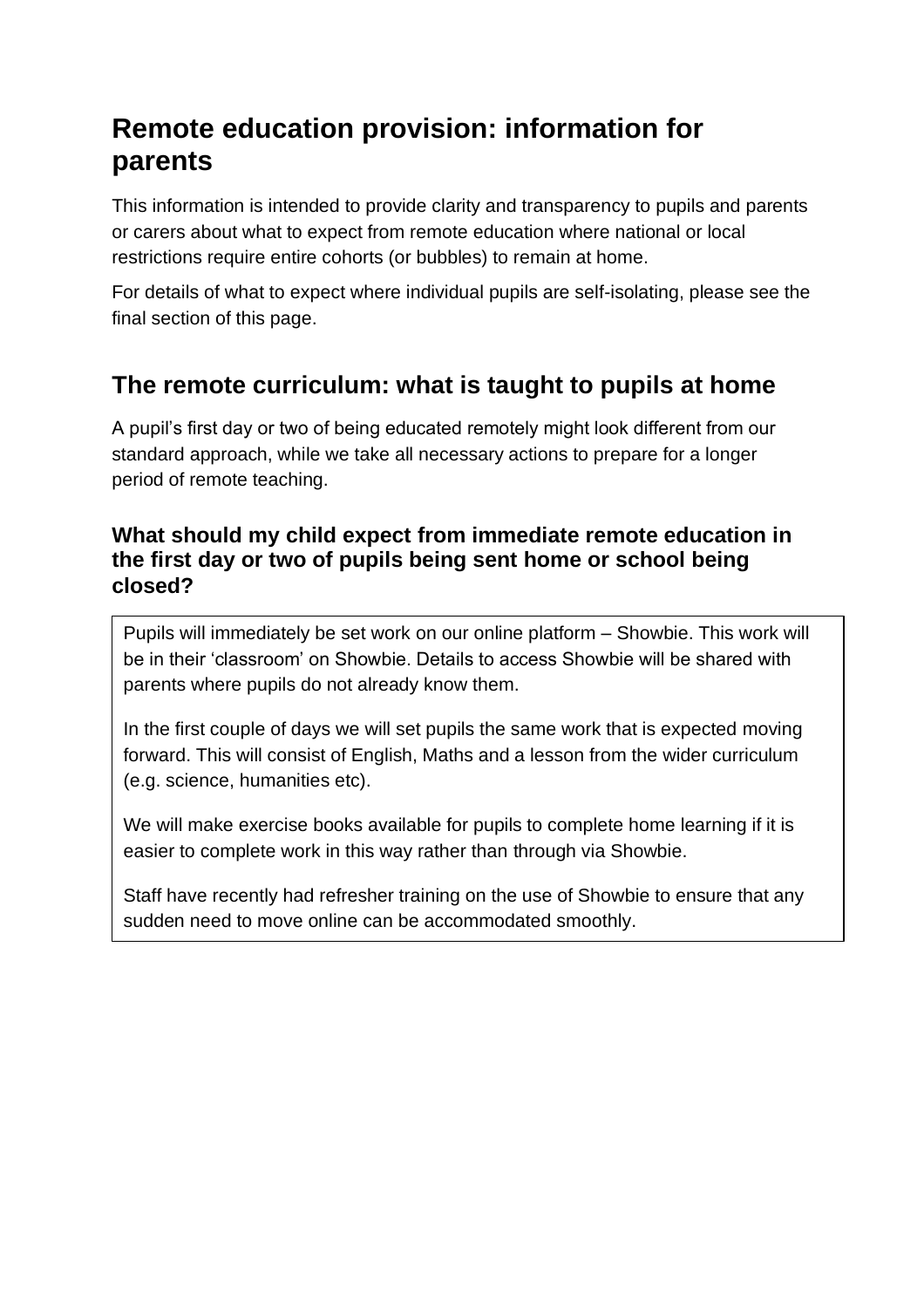#### **Following the first few days of remote education, will my child be taught broadly the same curriculum as they would if they were in school?**

- We teach the same curriculum remotely as we do in school wherever possible and appropriate. However, we have needed to make some adaptations in some subjects. For example, elements of practical subjects such as science may need a different delivery where experiments are impractical at home.
- The school will ensure that, wherever possible, the full range of curriculum subjects will be offered during periods of Remote Learning.
- We will deliver sessions on wellbeing and reflection to support pupils while learning remotely. These may include, but are not limited to, mindfulness, activities around managing feelings etc.
- Where possible, we will offer wider enrichment activities such as music sessions should the whole school enter a period of partial closure.
- Our curriculum will continue to ensure ambitious expectations for our pupils' learning even when learning from home.

### **Remote teaching and study time each day**

#### **How long can I expect work set by the school to take my child each day?**

We expect that remote education (including remote teaching and independent work) will take pupils broadly the following number of hours each day:

| Key Stage 1 | 3 hours (1 hour English including<br>phonics, 1 hour maths, 1 hour wider<br>curriculum) |
|-------------|-----------------------------------------------------------------------------------------|
| Key Stage 2 | 4 hours (1.5 hours English, 1 hour<br>maths, 1.5 hours wider curriculum)                |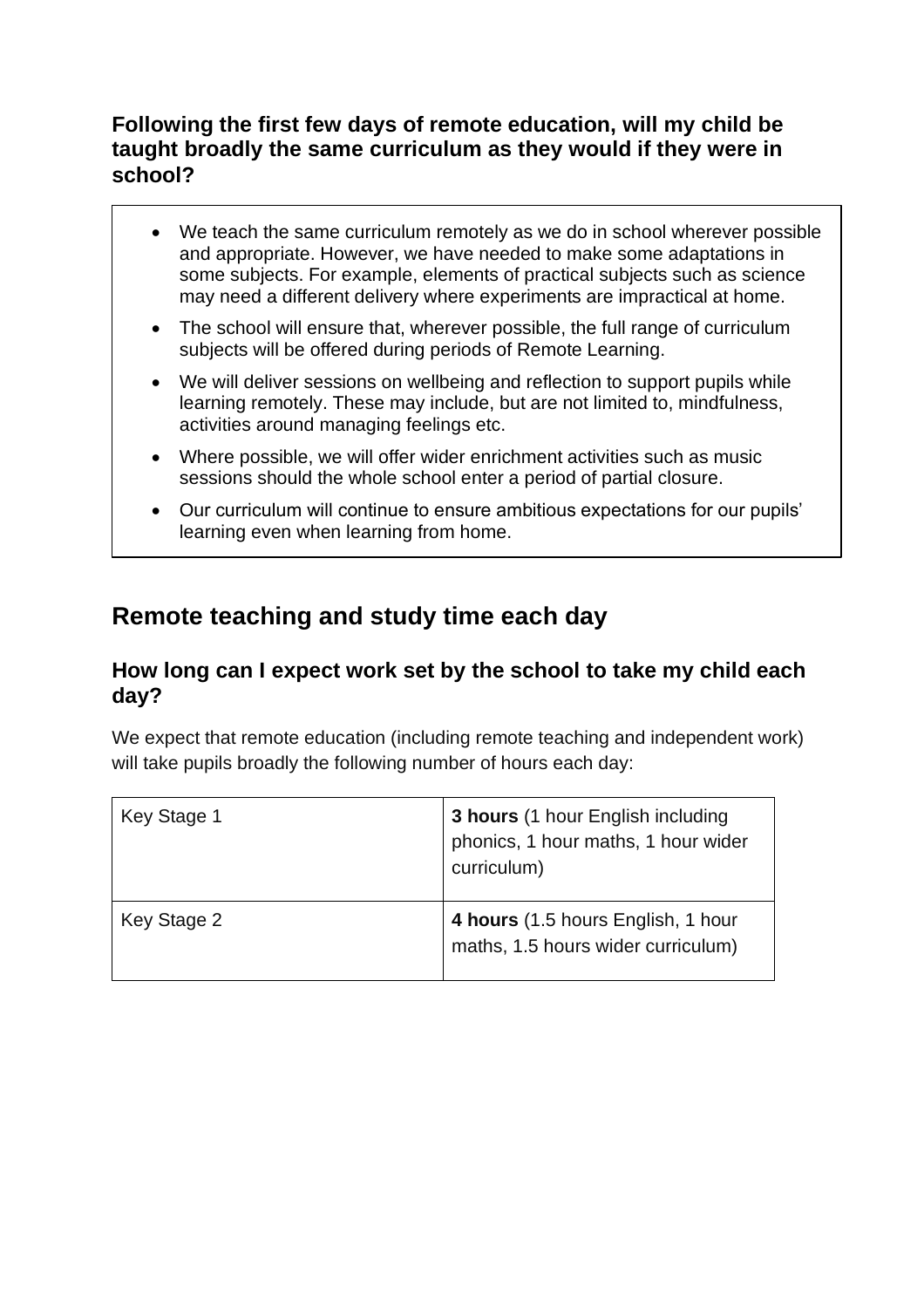### **Accessing remote education**

#### **How will my child access any online remote education you are providing?**

Your child's learning will be accessed and shared through Showbie. Login details will be shared with families who do not already have access to them.

When your child has logged in to Showbie they will be able to see the learning that has been set as well as complete it and annotate it on screen. We understand that this might not be practical for all families. Therefore, we will provide exercise books for pupils to work in if they would prefer. When work is completed it can be photographed and uploaded to Showbie. When it is completed on Showbie teachers will give feedback online either with written feedback or with a voice note. Wherever possible staff will respond to each piece of work completed by pupils. There may be times when this is not possible such as when staff are in school working with Key Worker or Vulnerable Pupil groups.

#### **If my child does not have digital or online access at home, how will you support them to access remote education?**

We recognise that some pupils may not have suitable online access at home. We take the following approaches to support those pupils to access remote education:

We appreciate that not all pupils have access to devices at home on which they can complete their home learning.

To support this we will do the following:

- issue or lend laptops or tablets to pupils
- issue or lend devices that enable an internet connection
- print paper packs of learning materials for pupils without internet connection (pupils completing work on paper should return it to the office marking and feedback to take place)

If you would like any of the above please contact the school office on 01440 763933.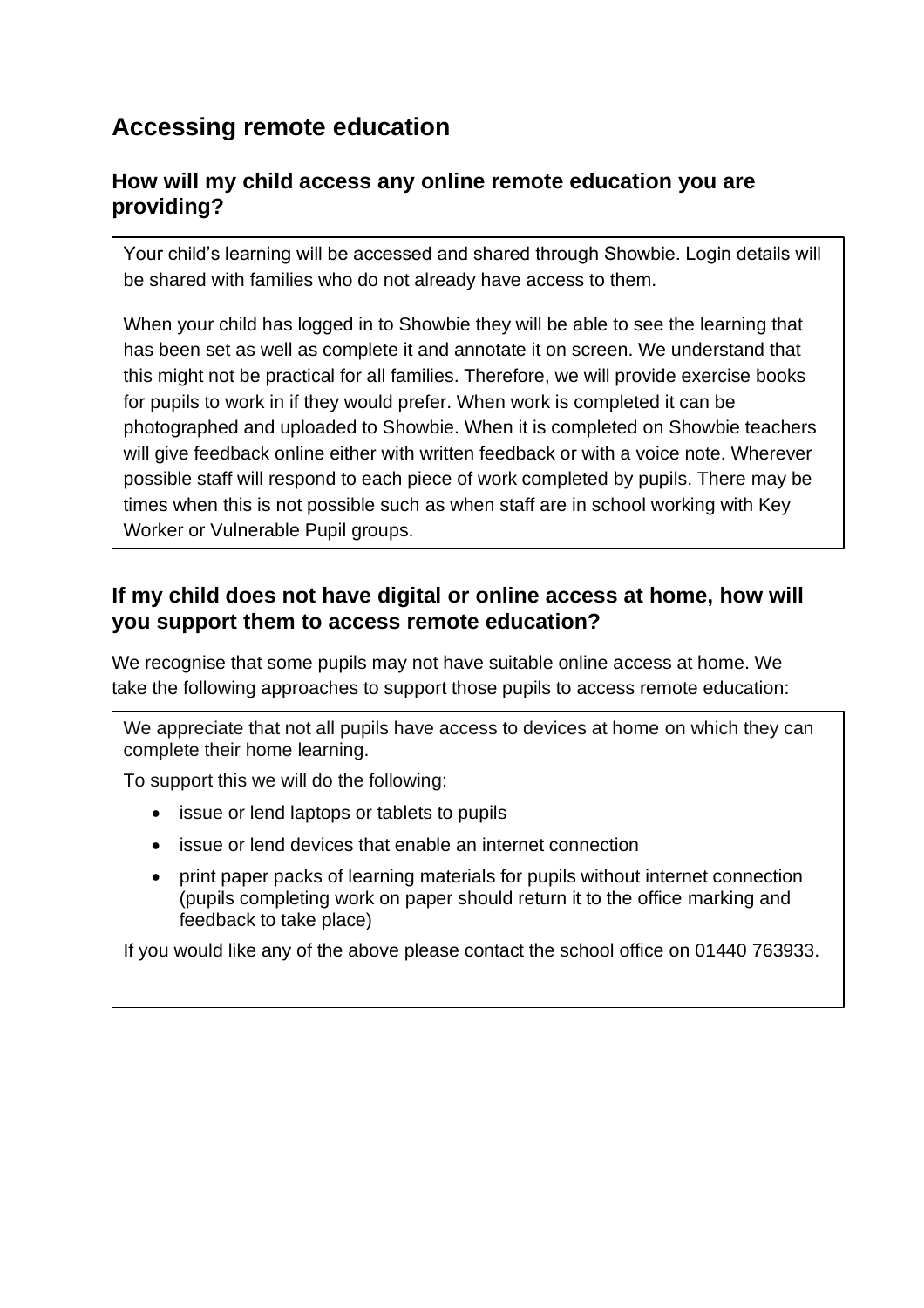#### **How will my child be taught remotely?**

We use a combination of the following approaches to teach pupils remotely:

Your child will be taught in a number of different ways including:

- live teaching (online lessons delivered by staff in person)
- recorded teaching (e.g. Oak National Academy lessons, video/audio recordings made by teachers)
- printed paper packs produced by teachers (e.g. workbooks, worksheets)
- commercially available websites supporting the teaching of specific subjects or areas, including video clips or sequences
- live and pre-recorded assemblies led by the Headteacher (details of which will be distributed directly to parents through Parentmail)
- class assemblies by the class teacher

Irrespective of which of the formats above is used, teachers will focus carefully on offering regular and clear explanations of content. The work set will also ensure that there is sufficient scaffolding and support (including real time support) available through Showbie. As we develop our wider use of live sessions teachers will focus on discussion and questioning opportunities to support pupils' learning.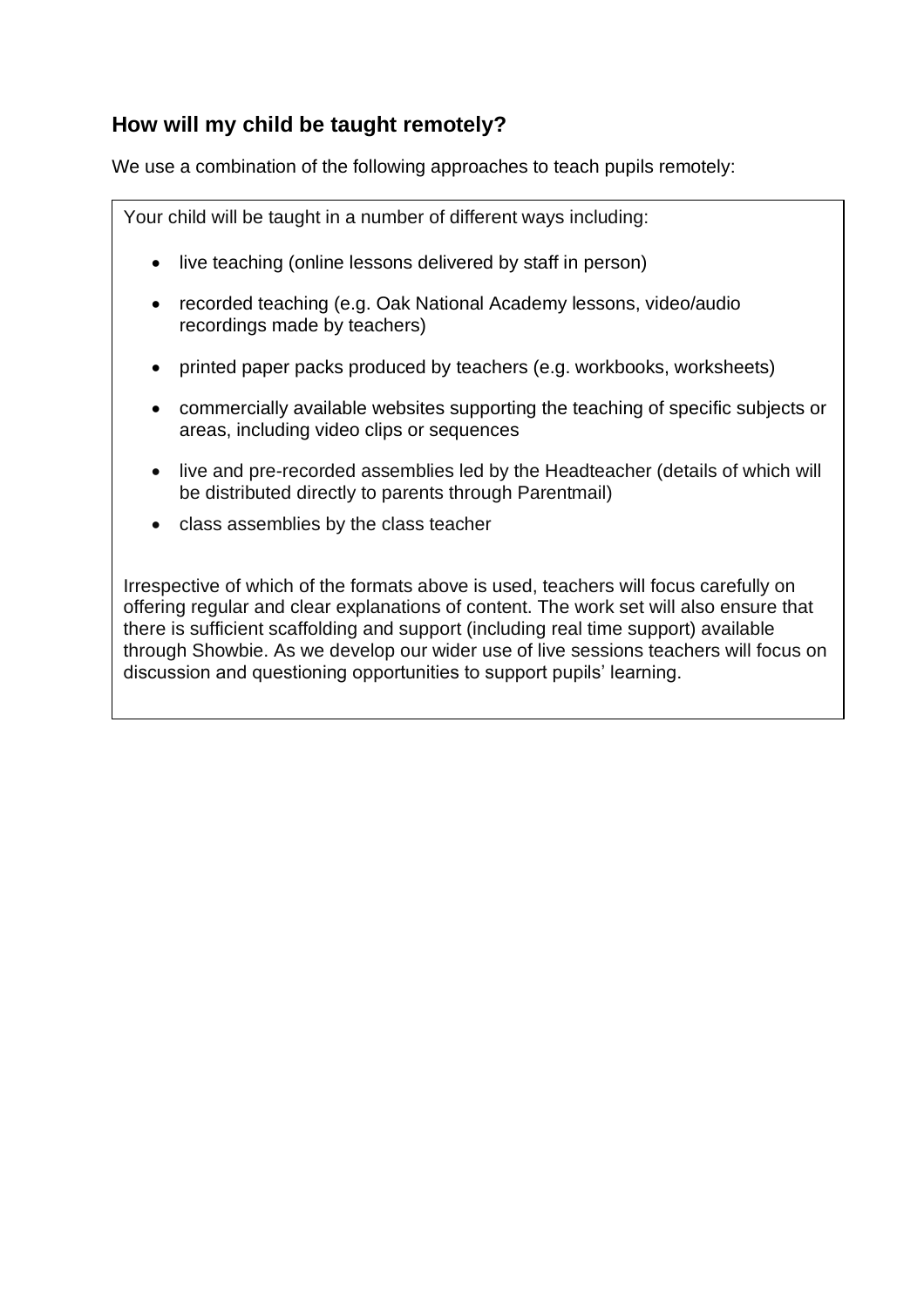## **Engagement and feedback**

#### **What are your expectations for my child's engagement and the support that we as parents and carers should provide at home?**

We would expect children to engage with, and approach, their learning in the same manner they would at school. We would expect children to approach their learning with enthusiasm and effort and also to ask for help when they need it. Pupils are expected to complete each piece of work set for them across the day and week.

We understand that learning from home is difficult and adds pressures to families and particularly parents who are working from home too. With this in mind, we understand that there will be times at which children cannot complete their learning at normal school times. Because of this we understand the need for families to be flexible with timings of learning at home.

Teachers will set work that children should, in the most part, be able to complete independently. There will be times at which learning may require adult support in order to ensure that pupils are set a challenging and aspirational curriculum.

#### **How will you check whether my child is engaging with their work and how will I be informed if there are concerns?**

Showbie indicates to teachers when children have completed a task that has been set. Staff will monitor each day which tasks are being completed. Where work is not completed a member of staff will make contact with families to ensure that we can offer any support that is needed.

Where work is being completed on Paper Packs we will make contact with families to check that things are ok and whether any support is required. Wherever possible, we will give support for paper based work over the telephone.

#### **How will you assess my child's work and progress?**

Feedback can take many forms and may not always mean extensive written comments for individual children. For example, whole-class feedback or quizzes marked automatically via digital platforms are also valid and effective methods, amongst many others. Our approach to feeding back on pupil work is as follows: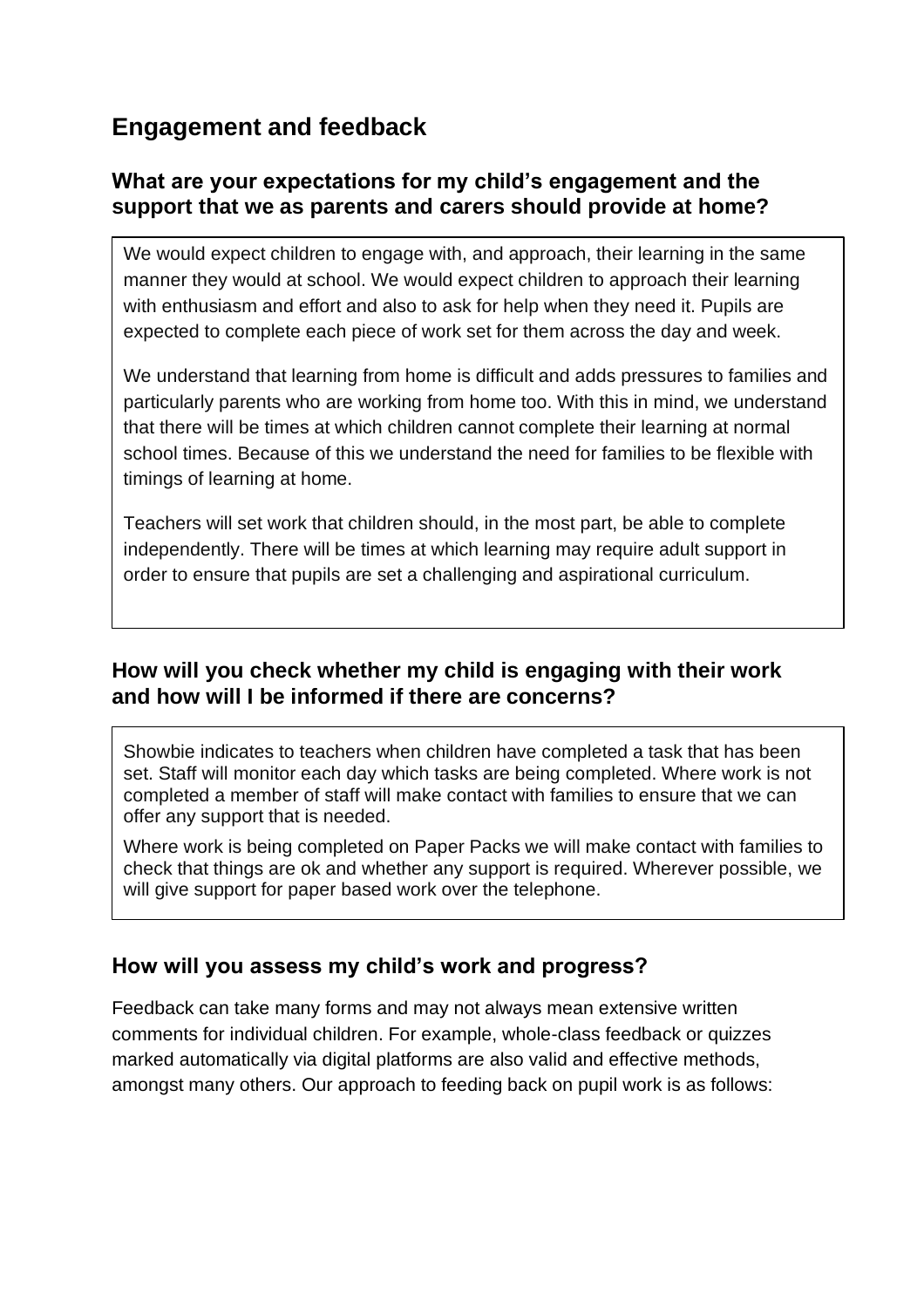- Teacher assessment of the tasks completed (these will be marked either on Showbie or on paper)
- Quizzes using our quizzing platform Socrative (which can be accessed within Showbie)
- Using assessment techniques as we do in class such as whole class feedback grids

## **Additional support for pupils with particular needs**

#### **How will you work with me to help my child who needs additional support from adults at home to access remote education?**

We recognise that some pupils, for example some pupils with special educational needs and disabilities (SEND), may not be able to access remote education without support from adults at home. We acknowledge the difficulties this may place on families, and we will work with parents and carers to support those pupils in the following ways:

- Teachers will continue to provide differentiated learning in the same way as they would do in the classroom
- SENCos will continue to have oversight of the provision being made on site and remotely
- Ensuring that required reasonable adjustments in the amount of remote work set because of additional attention, communication, behaviour and mental health needs, are discussed, agreed and recorded with parents/carers/social workers and school Senco
- Sencos and the Headteacher will audit EHCP section F requirements and discuss with parents/ carers any needs that are particularly challenging to meet in the current context.
- On the rare occasion that agreement cannot be reached about closest possible arrangement, then the trust Director for SEND Lucie Calow and the responsible LA will be notified.

## **Remote education for self-isolating pupils**

Where individual pupils need to self-isolate but the majority of their peer group remains in school, how remote education is provided will likely differ from the approach for whole groups. This is due to the challenges of teaching pupils both at home and in school.